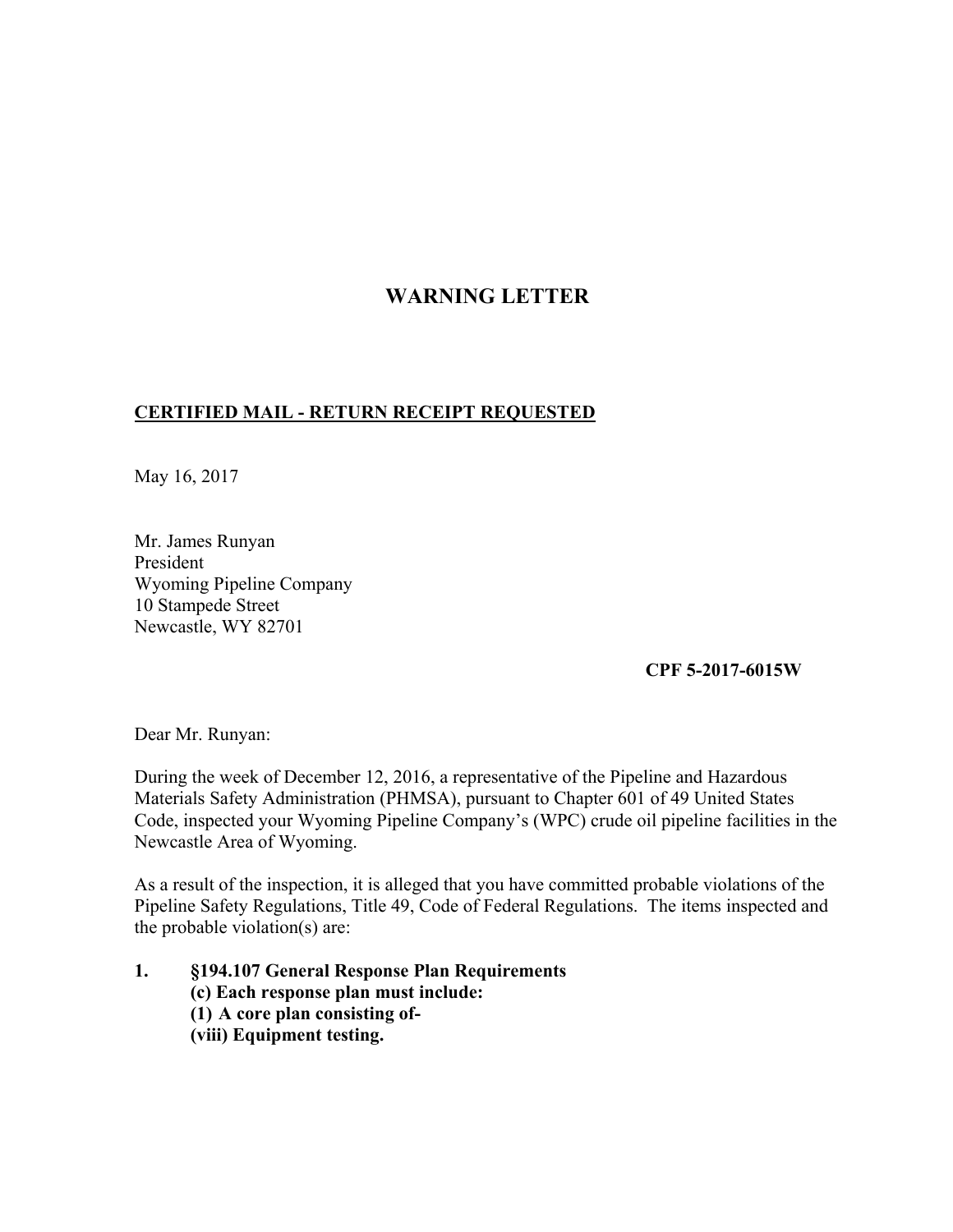Wyoming Pipeline Company (WPC) failed to perform testing of emergency response equipment in 2014 as required by  $\S 194.107(c)(1)(viii)$ .

**2. §195.432 Inspection of in-service breakout tanks.** 

**(b) Each operator must inspect the physical integrity of in-service atmospheric and low-pressure steel above-ground breakout tanks according to API Std 653 (except section 6.4.3, Alternative Internal Inspection Interval) (incorporated by reference, see §195.3). However, if structural conditions prevent access to the tank bottom, its integrity may be assessed according to a plan included in the operations and maintenance manual under §195.402(c)(3). The risk- based internal inspection procedures in API Std 653, section 6.4.3 cannot be used to determine the internal inspection interval.** 

WPC failed to comply with §195.432(b) which requires compliance with API Standard 653. Records for Routine In-Service inspections (monthly) were not produced for 28 breakout tank inspections in 2015:

- In June of 2015, five (5) tank inspection records missing for HA Creek and Fiddler breakout tank facilities.
- In July of 2015, six (6) tank inspection records missing for HA Creek, Butte, and Fiddler breakout tank facilities.
- In August of 2015, all 17 tank inspection records missing across this crude system's breakout tank facilities.

Furthermore, prior to our inspection, Par Pacific Holdings, parent company to WPC, hired Pinnacle to review the breakout tank Internal and/or External inspection records. In this review, 14 of 17 breakout tanks in this crude system were found not to be in compliance with API 653 because the inspections were not performed by a certified API 653 Authorized Inspector (AI), and there were questions about valid inspection processes.

**3. §195.589 What corrosion control information do I have to maintain? (c) You must maintain a record of each analysis, check, demonstration, examination, inspection, investigation, review, survey, and test required by this subpart in sufficient detail to demonstrate the adequacy of corrosion control measures or that corrosion requiring control measures does not exist. You must retain these records for at least 5 years, except that records related to Secs. 195.569, 195.573(a) and (b), and 195.579(b)(3) and (c) must be retained for as long as the pipeline remains in service.** 

WPC failed to comply with §195.589(c) by not sufficiently documenting corrosion control activities involving inspection of internal pipe surfaces. The internal inspection of the pipe cutout performed on November 30, 2016 from the 6-inch Butte to Newcastle segment (log distance 6157.84) was not sufficiently documented. An internal surface inspection of pipe in